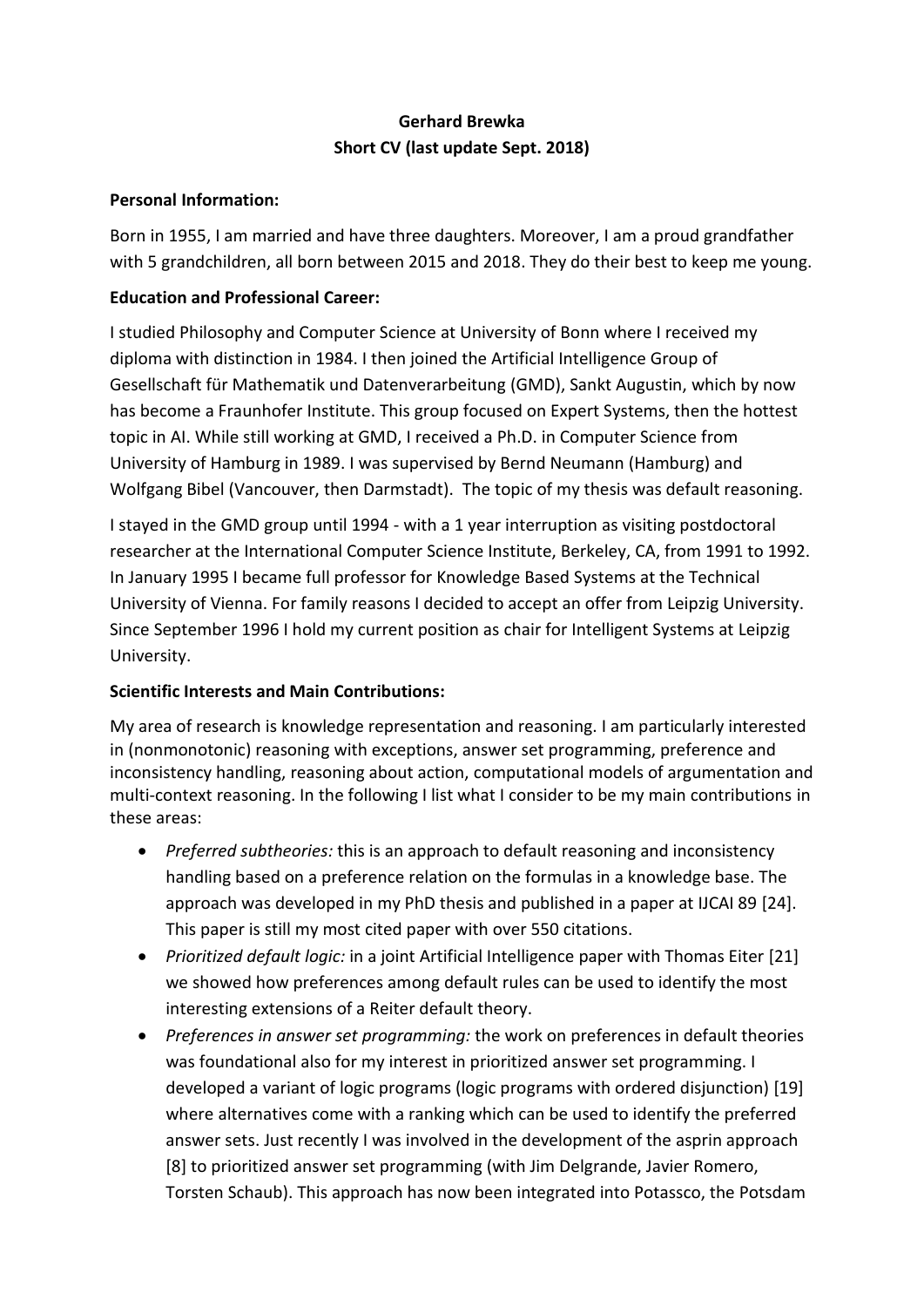Answer Set Solving Collection, arguably the world's leading answer set solving software.

- *Strong inconsistency:* this is very recent joint work with Markus Ulbricht and Matthias Thimm, first published at IJCAI-17 [6]. In classical reasoning the notion of minimal inconsistent subsets plays an important role, e.g. for the generation of diagnoses (via Reiter's hitting set theorem), or for explanations. For nonmonotonic logics this notion is not useful as in such formalisms (minimal) inconsistent subsets may be part of consistent knowledge bases. We identified strong inconsistency as the relevant generalization of inconsistency to arbitrary logics.
- *Computational models of argumentation:* At KR 2010 [15] Stefan Woltran and I introduced ADFs (abstract dialectical frameworks), a powerful generalization of the widely used Dung argumentation frameworks. Whereas Dung's system is able to express attack relationships among arguments, ADFs can represent arbitrary relations including support, group attack and the like. This is achieved by using explicit acceptance conditions for arguments. In [11] we generalized and streamlined the definitions of the various semantics for ADFs. We are currently developing a multi-valued variant of ADFs which allows fine-grained acceptance degrees for arguments to be expressed [3].
- *Nonmonotonic multi-context systems:* At AAAI 2007 [16] Thomas Eiter and I introduced a nonmonotonic variant of multi-context systems (MCS) where not only the contexts themselves, but also the bridge rules used to model the information exchange among contexts are nonmonotonic. MCS provide a principled way of integrating heterogeneous knowledge. The approach has been further developed to account for operations beyond the addition of information to another [14] and to cover online applications reacting to changes in a dynamic environment [1].

#### **Publications:**

According to Harzing's Publish or Perish my H Index (as of Sept. 2018) is 39, and I have > 6700 citations. The system finds 293 papers with my name. For exact references to most of these papers please refer to dblp. Let me just add that since 2017 I published 5 IJCAI/AAAI papers.

#### **Honours:**

Since 2002 I am an [ECCAI Fellow](http://www.eccai.org/Fellows2002_1999.html) selected by the European Coordinating Committee of Artificial Intelligence, now called EurAI.

In 2007 I received the AAAI outstanding senior PC member award.

## **Organization:**

I have been involved in the organization of numerous national and international workshops and conferences. For instance, I was program chair of [ECAI-06,](http://ecai2006.itc.it/cda/aree/index.php) the 17th European Conference on Artificial Intelligence (Riva del Garda, Italy, August 28th to Sep. 1st 2006), LPNMR 2007 (Logic Programming and Nonmonotonic Reasoning) (Tempe, Arizona, May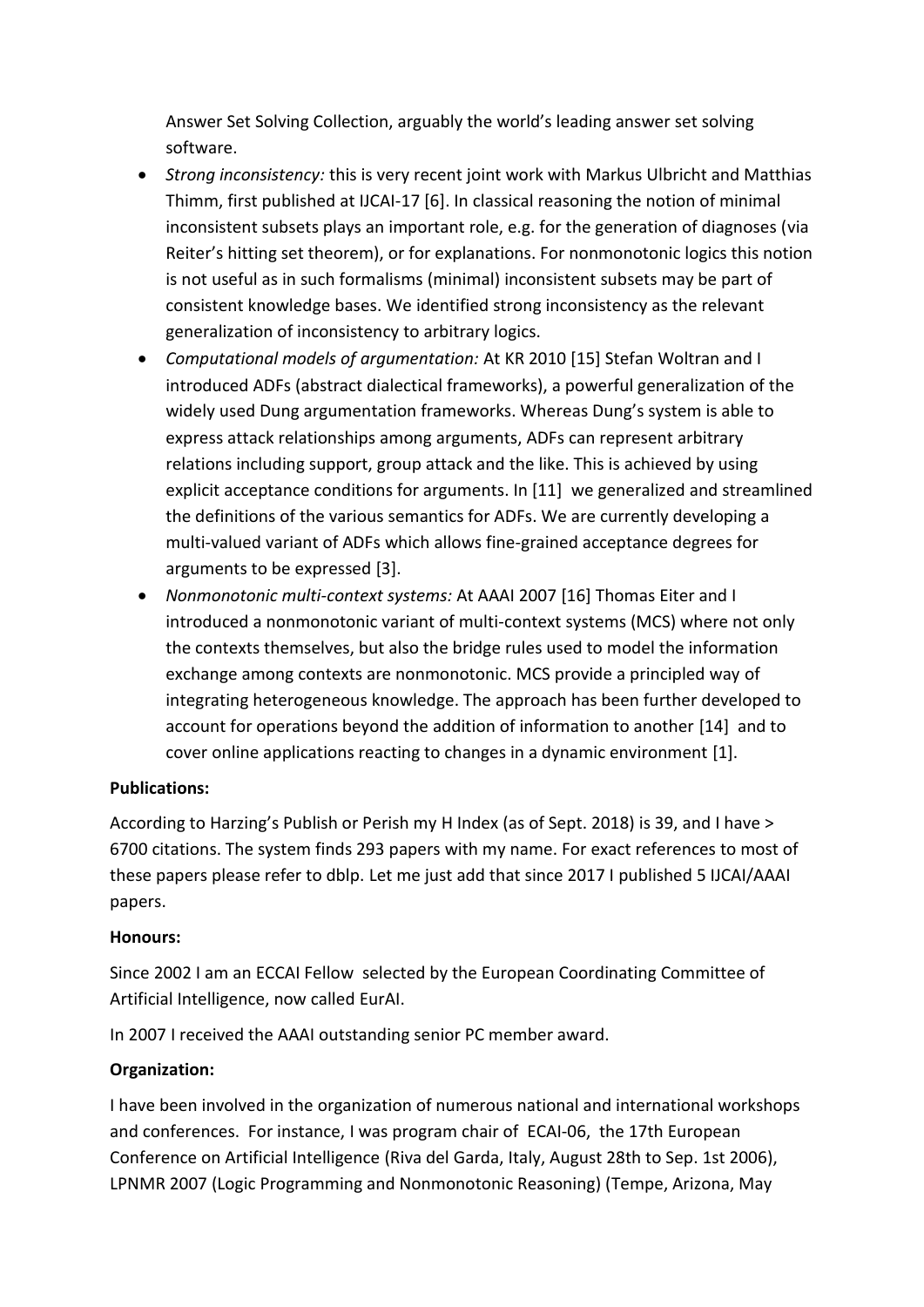2007), KR-2008, the International Conference on Principles of Knowledge Representation and Reasoning (Sydney, September 2008). Moreover, I was general chair of KR-2012, the International Conference on Principles of Knowledge Representation and Reasoning, Rome, June 2012 and of IJCAI 2016 in New York. I also was a member of the advisory board of IJCAI-09 and IJCAI-13.

I was a member of the ECCAI-board (executive board of the [European Coordinating](http://www.eccai.org/)  [Committee for Artificial Intelligence](http://www.eccai.org/) representing 29 national European AI societies) from August 2006 to 2012. From July 2008 onwards I was president of ECCAI for 4 years. ECCAI changed its name to EurAI in 2016. Starting in 2012 I was president of [KR, inc.,](http://www.kr.org/) the organization behind the most prestigious conference in knowledge representation and reasoning, for 2 years. Since 2013 I am an IJCAI trustee. My term as a trustee ends after IJCAI 2018.

I was invited speaker at various conferences and workshops, e.g. CAEPIA 2005 (the Spanish AI conference), the Swedish AI-workshop (SAIS-06), ICLP 2007 (International Conference on Logic Programming), COMMA (Computational Models of Argument) 2010, NMR 2010, JELIA 2010, RR 2012, LPNMR/CLIMA 2013, JURIX 2013, KI 2017, (German Conference on Artificial Intelligence) and FOIKS 2018.

I was appointed as an associate editor of the Artificial Intelligence Journal (2008-2013), the Journal of Artificial Intelligence Research (JAIR) (2008-2011) and AI Magazine (2015-2018). I am regularly reviewing for the most prestigious conferences and journals in AI and knowledge representation.

#### **Supervision:**

I initiated and headed Leipzig University's doctoral programme in knowledge representation which produced about 40 PhDs from 1998 to 2008. I directly supervised 10 PhD students, namely Markus Ulbricht (submission Oct. 2018), Stefan Ellmauthaler, Oliver Gil, Frank Loebe, Hannes Strass, Ringo Baumann (honourable mention as runner up for the EurAI distinguished dissertation award), Rafal Grabos, Alexander Nittka, Eva Richter, Stefan Weber. In addition, 3 members of my group successfully submitted their habilitation, namely Frank Wolter, Steffen Lange and Hannes Strass.

#### **Projects:**

The major source of funding for my research has been Deutsche Forschungsgemeinschaft (DFG), the German national science foundation. I obtained funding for a 10 year doctoral school which I coordinated (around 1,8 M Euros) and for a total of 7 projects with a duration of 3 years each (total amount of support for these projects over 1.5 M Euros).

I am currently running 2 DFG-funded projects. One of them a joint project with TU Vienna (Prof. Woltran) on computational models of argumentation, the other one a joint project with Gabriele Kern-Isberner (Dortmund) and Torsten Schaub (Potsdam) entitled Advanced Solving Technology for Dynamic and Reactive Applications.